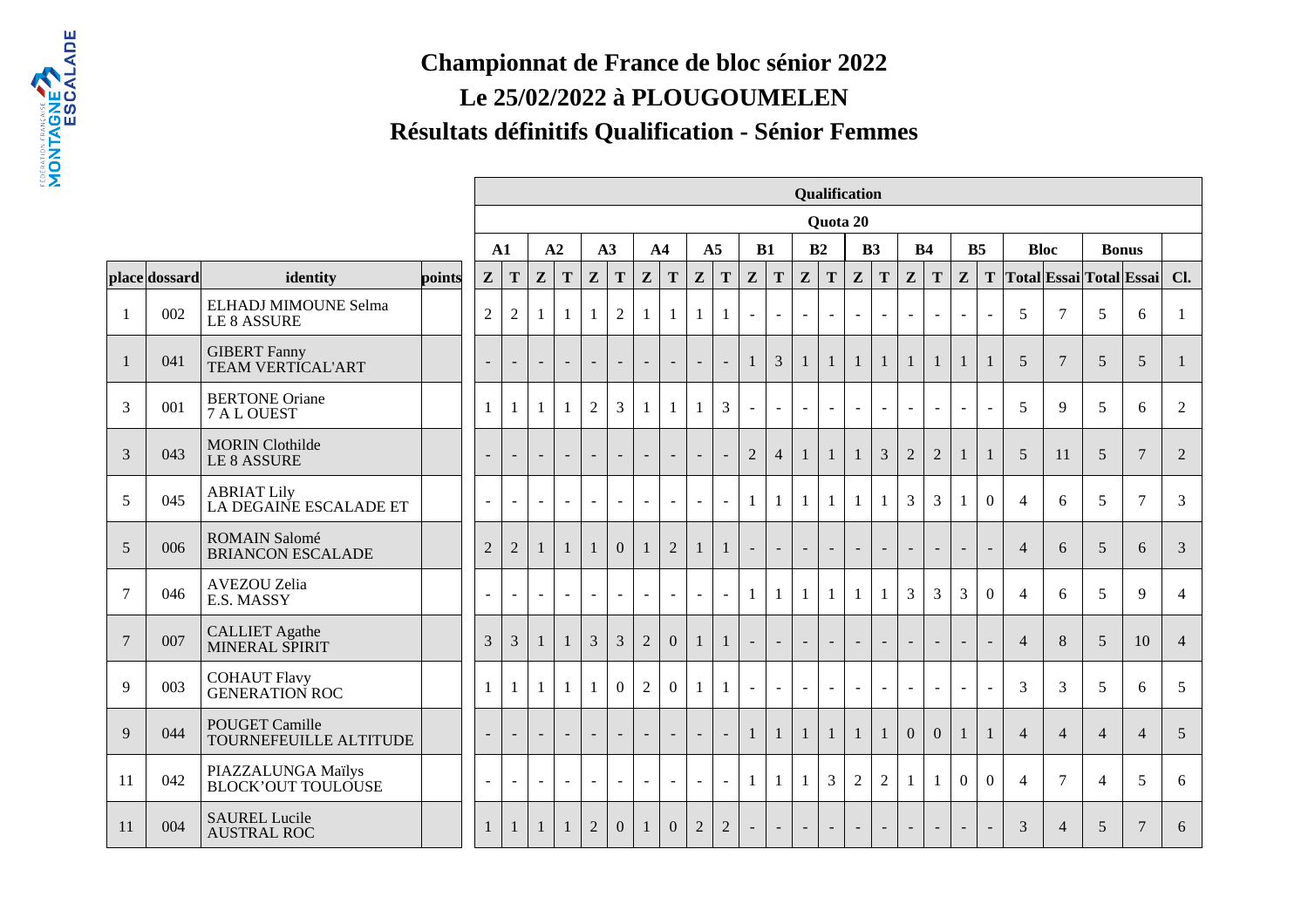| 13 | 015 | <b>CHAKROUN Emi</b><br><b>LYON ESCALADE SPORTIVE</b>      | $\mathbf{1}$             | $\mathbf{1}$     | -1                       | $\overline{2}$ | 8                        | $\overline{0}$           | 5                        | $\overline{0}$ | -1             | $\mathbf{1}$             | $\mathcal{L}$     |                | $\sim$         |                | $\mathbb{Z}^2$           | $\sim$         |                | $\sim$         |                  | $\mathbf{r}$   | 3              | $\overline{4}$ | 5               | 16              | 7              |
|----|-----|-----------------------------------------------------------|--------------------------|------------------|--------------------------|----------------|--------------------------|--------------------------|--------------------------|----------------|----------------|--------------------------|-------------------|----------------|----------------|----------------|--------------------------|----------------|----------------|----------------|------------------|----------------|----------------|----------------|-----------------|-----------------|----------------|
| 13 | 068 | <b>JANICOT Hélène</b><br><b>ESCALADE VOIRON</b>           |                          |                  | $\overline{\phantom{a}}$ |                | $\overline{\phantom{a}}$ | $\blacksquare$           |                          | $\overline{a}$ |                | $\sim$                   | $\mathbf{1}$      | 1              | 1              | 3              | $\mathbf{1}$             | $\mathbf{1}$   | $\Omega$       | $\overline{0}$ | 3                | 3              | $\overline{4}$ | 8              | $\overline{4}$  | 6               | $\overline{7}$ |
| 15 | 031 | <b>HILY</b> Manon<br>7 A L OUEST                          | 3                        | 3                | $\mathbf{1}$             | $\mathbf{1}$   | $\mathbf{1}$             | $\overline{0}$           | $\overline{7}$           | $\overline{0}$ | -1             | $\mathbf{1}$             | $\blacksquare$    |                | $\sim$         |                | $\blacksquare$           | $\sim$         |                | $\sim$         |                  | $\sim$         | 3              | 5              | 5               | 13              | 8              |
| 15 | 048 | ROQUEBERNOU Julie<br><b>TEAMKYOU</b>                      |                          |                  | $\blacksquare$           |                | $\overline{\phantom{a}}$ | $\overline{\phantom{a}}$ |                          | $\mathcal{L}$  |                | $\equiv$                 | $\overline{5}$    | 5              | $\mathbf{1}$   | $\mathbf{1}$   | $\mathbf{1}$             | $\overline{2}$ | $\overline{4}$ | $\overline{4}$ | $\mathbf{0}$     | $\overline{0}$ | $\overline{4}$ | 12             | $\overline{4}$  | 11              | $8\,$          |
| 17 | 071 | <b>BLONDEAU Elia</b><br><b>VERTICAL'ART NANTES</b>        | $\sim$                   |                  | $\blacksquare$           |                | $\equiv$                 | $\blacksquare$           | $\blacksquare$           | $\omega$       | $\sim$         | $\omega$                 | $\mathbf{1}$      | 5              | $\mathbf{1}$   | 2              | $\overline{2}$           | $\overline{2}$ | $\Omega$       | $\overline{0}$ | 2                | $\Omega$       | 3              | 9              | $\overline{4}$  | 6               | 9              |
| 17 | 014 | <b>WATILLON Lucie</b><br>TEAM BLOCK'OUT                   | $\overline{2}$           | $\overline{2}$   | -1                       | $\mathbf{1}$   | $\mathbf{1}$             | $\overline{0}$           | $\overline{2}$           | $\mathbf{0}$   | 1              | $\mathfrak{Z}$           | $\blacksquare$    |                | $\sim$         |                | $\overline{\phantom{a}}$ |                |                | $\blacksquare$ |                  | $\blacksquare$ | 3              | 6              | 5               | $7\phantom{.0}$ | 9              |
| 19 | 047 | <b>ILTIS Kintana</b><br><b>CHAMBERY ESCALADE</b>          | $\sim$                   |                  |                          |                | $\sim$                   | $\sim$                   |                          | $\blacksquare$ |                | $\omega$                 | $\mathfrak{Z}$    | 3              | $\mathbf{1}$   | -1             | $\overline{2}$           | $\overline{2}$ | $\overline{0}$ | $\Omega$       | $\boldsymbol{0}$ | $\Omega$       | 3              | 6              | 3               | 6               | 10             |
| 19 | 005 | <b>MANGIN Valentine</b><br>E.S. MASSY                     | $\mathbf{1}$             | $\mathbf{1}$     | $\mathbf{1}$             |                | $\mathbf{1}$             | $\Omega$                 | $\mathbf{1}$             | $\Omega$       | $\overline{4}$ | $\overline{4}$           | $\blacksquare$    |                | $\blacksquare$ |                | $\overline{\phantom{a}}$ |                |                | $\blacksquare$ |                  | $\blacksquare$ | 3              | 6              | $5\overline{)}$ | 8               | 10             |
| 21 | 021 | <b>ARC Nolwenn</b><br><b>VERTICAL'ART NANTES</b>          | $\overline{4}$           | $\overline{4}$   | $\mathbf{1}$             | 1              | 1                        | $\overline{0}$           | $\overline{0}$           | $\overline{0}$ | 1              | 1                        |                   |                | $\sim$         |                | $\sim$                   |                |                | $\sim$         |                  | $\overline{a}$ | 3              | 6              | $\overline{4}$  | $\tau$          | 11             |
| 21 | 054 | <b>DUFOUR Lauranne</b><br><b>BRON VERTICAL</b>            | $\overline{a}$           |                  | $\sim$                   |                | $\overline{\phantom{a}}$ | $\overline{\phantom{a}}$ |                          | $\sim$         | $\blacksquare$ | $\blacksquare$           | $\overline{2}$    | $\overline{2}$ | $\overline{2}$ | $\overline{2}$ | $\overline{2}$           | 3              | $\overline{0}$ | $\mathbf{0}$   | $\overline{0}$   | $\Omega$       | 3              | $\overline{7}$ | $\overline{3}$  | 6               | 11             |
| 23 | 053 | <b>BEER Alice</b><br><b>LYON ESCALADE SPORTIVE</b>        | $\blacksquare$           |                  | $\blacksquare$           | $\blacksquare$ | $\omega$                 | $\omega$                 | $\sim$                   | $\sim$         |                | $\equiv$                 | 1<br>$\mathbf{1}$ | $\Omega$       | $\mathbf{1}$   | $\mathbf{1}$   | $\overline{0}$           | $\overline{0}$ | $\overline{4}$ | $\overline{4}$ | $\Omega$         | $\Omega$       | $\overline{2}$ | 5              | 3               | 16              | 12             |
| 23 | 008 | <b>RAVINET Elsa</b><br><b>BLOCK'OUT TOULOUSE</b>          | 5                        | 5                | $\overline{1}$           | $\overline{2}$ | 1                        | $\overline{0}$           | $\overline{0}$           | $\overline{0}$ | 3              | $\mathfrak{Z}$           | $\overline{a}$    |                |                |                | $\sim$                   |                |                | $\sim$         |                  | $\overline{a}$ | 3              | 10             | $\overline{4}$  | 10              | 12             |
| 25 | 009 | <b>BUFFET Anouk</b><br><b>BLOCK'OUT TOULOUSE</b>          | $\mathbf{1}$             | -1               | $\mathbf{1}$             | $\mathbf{1}$   | $\mathbf{1}$             | $\overline{0}$           | $\overline{4}$           | $\Omega$       | 1              | $\overline{0}$           | $\sim$            |                | $\sim$         |                | $\equiv$                 | $\sim$         |                | $\sim$         |                  | $\sim$         | $\overline{2}$ | 2              | 5               | 8               | 13             |
| 25 | 050 | <b>SAUTIER Lola</b><br>TOURNEFEUILLE ALTITUDE             | $\overline{\phantom{a}}$ |                  | $\sim$                   |                | $\blacksquare$           | $\blacksquare$           |                          | $\sim$         |                | $\overline{\phantom{a}}$ | 2                 | $\overline{2}$ | $\overline{3}$ | $\overline{0}$ | $\mathbf{1}$             | $\overline{0}$ | $\Omega$       | $\overline{0}$ | 5                | $\Omega$       | $\overline{1}$ | 2              | $\overline{4}$  | 11              | 13             |
| 27 | 011 | <b>DESHAYES</b> Louna<br>MINERAL SPIRIT                   | $\mathbf{1}$             | -1               | -1                       | $\overline{4}$ | $\mathbf{1}$             | $\overline{0}$           | 5                        | $\overline{0}$ | -1             | $\overline{0}$           | $\blacksquare$    |                | $\sim$         |                | $\equiv$                 | $\sim$         |                | $\omega$       |                  | $\mathbf{r}$   | $\overline{2}$ | 5              | 5               | 9               | 14             |
| 27 | 064 | <b>VAILLANT BULTEL Lucie</b><br><b>DEVERS TROYES</b>      | $\blacksquare$           |                  | $\sim$                   | $\overline{a}$ | $\blacksquare$           | $\blacksquare$           | $\overline{\phantom{a}}$ | $\blacksquare$ |                | $\blacksquare$           | $\overline{5}$    | 5              | $\mathbf{1}$   | $\overline{0}$ | 5                        | $\overline{0}$ | $\Omega$       | $\Omega$       | $\overline{3}$   | $\Omega$       | -1             | 5              | $\overline{4}$  | 14              | 14             |
| 29 | 010 | <b>BOBENRIETH Colette</b><br><b>CLUB ESCALADE EVASION</b> | 1<br>$\overline{2}$      | -1<br>$\sqrt{2}$ | $\overline{2}$           | 3              | $\mathbf{1}$             | $\theta$                 | 2                        | $\theta$       | $\overline{2}$ | $\theta$                 | $\equiv$          |                | $\sim$         |                | $\sim$                   | $\blacksquare$ |                | $\sim$         |                  |                | $\overline{2}$ | 15             | 5               | 19              | 15             |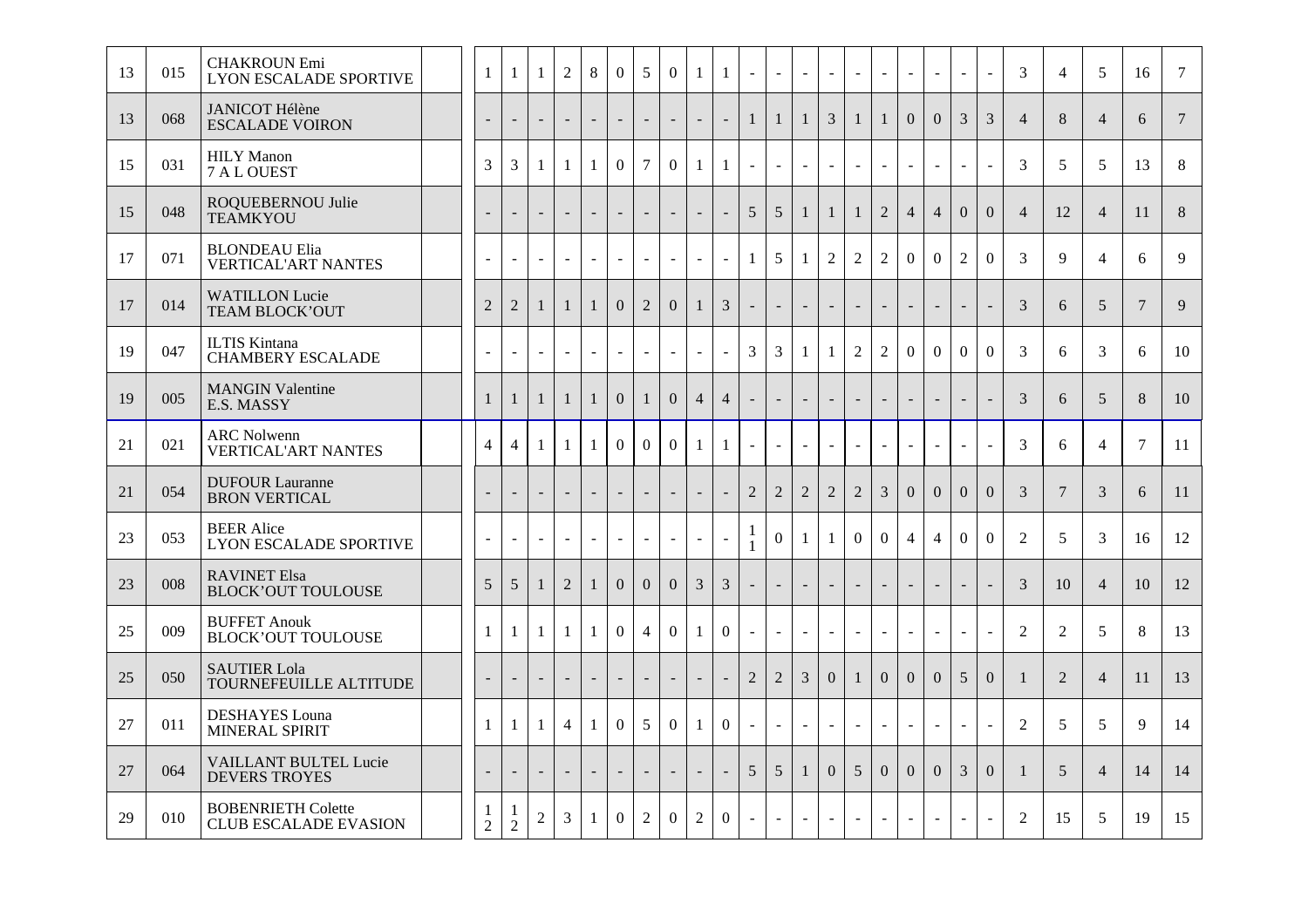| 29 | 049 | PFISTER Clotilde<br><b>CLUB ESCALADE EVASION</b>       | $\overline{\phantom{a}}$ | $\overline{\phantom{a}}$ | $\overline{\phantom{a}}$ | $\sim$   | $\sim$                   | $\overline{\phantom{a}}$ | $\overline{\phantom{a}}$ | $\blacksquare$           | $\blacksquare$           | $\overline{\phantom{a}}$ | 1                        | $\mathbf{1}$     | 8              | $\mathbf{0}$   | $\mathbf{1}$             | $\overline{0}$           | $\Omega$                 | $\mathbf{0}$             | $\overline{0}$           | $\overline{0}$           | $\mathbf{1}$   | 1              | 3              | 10                    | 15 |
|----|-----|--------------------------------------------------------|--------------------------|--------------------------|--------------------------|----------|--------------------------|--------------------------|--------------------------|--------------------------|--------------------------|--------------------------|--------------------------|------------------|----------------|----------------|--------------------------|--------------------------|--------------------------|--------------------------|--------------------------|--------------------------|----------------|----------------|----------------|-----------------------|----|
| 31 | 028 | <b>DOUDOU</b> Lisa<br>DRAC VERCORS ESCALADE            | $\mathbf{1}$             | 1                        | $\overline{2}$           | 3        | $\mathbf{1}$             | $\overline{0}$           | $\overline{3}$           | $\overline{0}$           | $\overline{0}$           | $\mathbf{0}$             | $\blacksquare$           | $\overline{a}$   |                |                | $\sim$                   | $\overline{a}$           | $\overline{a}$           | $\sim$                   |                          | $\sim$                   | $\overline{2}$ | $\overline{4}$ | $\overline{4}$ | $\overline{7}$        | 16 |
| 31 | 051 | <b>GRANDCOING Romane</b><br>MINERAL SPIRIT             |                          |                          | $\overline{\phantom{a}}$ |          | $\sim$                   | $\overline{\phantom{a}}$ | $\blacksquare$           | $\blacksquare$           |                          | $\equiv$                 | $\mathbf{1}$             | $\overline{2}$   | $\mathbf{1}$   | $\Omega$       | $\mathbf{1}$             | $\Omega$                 | $\Omega$                 | $\Omega$                 | $\Omega$                 | $\overline{0}$           | $\mathbf{1}$   | 2              | 3              | 3                     | 16 |
| 33 | 017 | <b>MILTENBERGER Julia</b><br>A.S.C.P.A.                | 3                        | 3                        | -1                       | -1       | $\boldsymbol{0}$         | $\overline{0}$           | $\overline{2}$           | $\boldsymbol{0}$         | $\overline{7}$           | $\mathbf{0}$             |                          | $\sim$           | $\sim$         |                | $\blacksquare$           | $\mathbf{r}$             | $\sim$                   | $\sim$                   | $\overline{a}$           | $\sim$                   | 2              | $\overline{4}$ | $\overline{4}$ | 13                    | 17 |
| 33 | 055 | <b>XERCAVINS Romane</b><br>SAINT PRIEST MONTAGNE       |                          |                          | $\sim$                   |          | $\overline{\phantom{a}}$ | $\sim$                   | $\sim$                   | $\overline{\phantom{a}}$ |                          | $\mathbf{r}$             | $\overline{2}$           | $\mathfrak{Z}$   | $\mathbf{1}$   | $\mathbf{0}$   | 5                        | $\overline{0}$           | $\mathbf{0}$             | $\mathbf{0}$             | $\mathbf{0}$             | $\overline{0}$           | $\mathbf{1}$   | 3              | 3              | 8                     | 17 |
| 35 | 060 | <b>GACHET Zélie</b><br><b>ESCALAD'INDOOR</b>           | $\sim$                   | $\overline{\phantom{a}}$ | $\sim$                   |          | $\omega$                 | $\blacksquare$           | $\blacksquare$           | $\overline{\phantom{a}}$ | $\sim$                   | $\omega$                 | 3                        | 3                | 1              | $\overline{0}$ | 6                        | $\overline{0}$           | $\mathbf{0}$             | $\overline{0}$           | $\overline{0}$           | $\mathbf{0}$             | $\mathbf{1}$   | 3              | 3              | 10                    | 18 |
| 35 | 012 | VIVIAND Kaïna<br><b>BRON VERTICAL</b>                  | 5 <sup>5</sup>           | 5                        | $\mathbf{1}$             | 1        | $\overline{4}$           | $\overline{0}$           | 3                        | $\mathbf{0}$             | $\mathbf{0}$             | $\overline{0}$           | $\overline{\phantom{a}}$ |                  |                |                | ÷                        |                          |                          |                          |                          | ÷.                       | $\overline{2}$ | 6              | $\overline{4}$ | 13                    | 18 |
| 37 | 069 | PELEE DE SAINT MAURICE<br>Louise                       | $\sim$                   | $\overline{a}$           | $\sim$                   | $\sim$   | $\mathbf{r}$             | $\blacksquare$           | $\sim$                   | $\mathbf{r}$             | $\overline{\phantom{a}}$ | $\mathbf{r}$             | $\overline{0}$           | $\boldsymbol{0}$ | $\mathbf{1}$   | 3              | 3                        | $\overline{0}$           | $\boldsymbol{0}$         | $\Omega$                 | $\overline{0}$           | $\Omega$                 | $\mathbf{1}$   | 3              | $\overline{2}$ | $\boldsymbol{\Delta}$ | 19 |
| 37 | 013 | <b>ROUX Camille</b><br><b>LYON ESCALADE SPORTIVE</b>   | $5\overline{)}$          | 5                        | 1                        | 1        | $\overline{0}$           | $\overline{0}$           | $\overline{0}$           | $\mathbf{0}$             | $\overline{4}$           | $\overline{0}$           | $\sim$                   | $\sim$           | $\sim$         |                | $\overline{\phantom{a}}$ | $\sim$                   | $\sim$                   | $\sim$                   |                          | $\blacksquare$           | 2              | 6              | 3              | 10                    | 19 |
| 39 | 058 | <b>CORNET Juliette</b><br><b>BLOCK'OUT TOULOUSE</b>    | $\overline{a}$           | $\overline{a}$           |                          |          | $\equiv$                 | $\blacksquare$           | $\sim$                   | $\equiv$                 |                          | $\omega$                 | 3                        | 3                | $\overline{3}$ | $\overline{0}$ | $\overline{0}$           | $\overline{0}$           | $\overline{0}$           | $\overline{0}$           | $\overline{0}$           | $\overline{0}$           | $\mathbf{1}$   | 3              | 2              | 6                     | 20 |
| 39 | 016 | <b>ROUX Valentine</b><br><b>LYON ESCALADE SPORTIVE</b> | $\overline{2}$           | $8\,$                    | 1                        | 1        | $5\overline{)}$          | $\boldsymbol{0}$         | $\boldsymbol{0}$         | $\boldsymbol{0}$         | $\mathbf{0}$             | $\overline{0}$           | $\sim$                   | $\sim$           | $\blacksquare$ |                | $\sim$                   | $\sim$                   | $\blacksquare$           | $\blacksquare$           | $\overline{a}$           | $\blacksquare$           | $\overline{2}$ | $\mathbf{Q}$   | 3              | 8                     | 20 |
| 41 | 018 | <b>LEROY Belen</b><br><b>CLUB VERTIGE</b>              | $\mathbf{1}$             | $\overline{2}$           | $\mathbf{1}$             | -1       | $\overline{0}$           | $\overline{0}$           | $\mathbf{0}$             | $\overline{0}$           | $\boldsymbol{0}$         | $\overline{0}$           | $\mathbf{r}$             | $\sim$           |                |                | $\sim$                   | $\sim$                   | $\sim$                   | $\sim$                   | $\overline{\phantom{a}}$ | $\sim$                   | $\overline{2}$ | 3              | 2              | $\overline{2}$        | 21 |
| 41 | 052 | <b>MOREAU Solène</b><br><b>AUSTRAL ROC</b>             | $\overline{\phantom{a}}$ |                          | $\overline{\phantom{a}}$ |          | $\sim$                   | $\overline{\phantom{a}}$ | $\overline{a}$           | $\overline{\phantom{a}}$ |                          |                          | 8                        | $\mathbf{0}$     |                | 3              | $\overline{0}$           | $\Omega$                 | $\Omega$                 | $\overline{0}$           | $\Omega$                 | $\overline{0}$           | $\mathbf{1}$   | 3              | $\overline{2}$ | $\mathbf Q$           | 21 |
| 43 | 023 | LEBEHOT Chloé<br><b>CLUB ALENCONNAIS</b>               | 5                        | $\boldsymbol{0}$         | $\mathbf{1}$             | 1        | $\overline{0}$           | $\overline{0}$           | $\mathfrak{Z}$           | $\overline{0}$           | 5                        | $\mathbf{0}$             | $\sim$                   | $\sim$           | $\sim$         |                | $\sim$                   | $\sim$                   | $\sim$                   | $\sim$                   |                          | $\overline{a}$           | $\overline{1}$ | $\mathbf{1}$   | $\overline{4}$ | 14                    | 22 |
| 43 | 063 | <b>MARIGO</b> Lea<br>E.S. MASSY                        |                          |                          | $\blacksquare$           |          | $\blacksquare$           | $\blacksquare$           | $\overline{a}$           | $\overline{\phantom{a}}$ |                          | $\equiv$                 | 6                        | 6                | $\overline{3}$ | $\overline{0}$ | $\overline{0}$           | $\overline{0}$           | $\overline{0}$           | $\mathbf{0}$             | $\mathbf{0}$             | $\overline{0}$           | $\overline{1}$ | 6              | $\overline{2}$ | 9                     | 22 |
| 45 | 061 | <b>JAY</b> Jeanne<br>A.S.C.P.A.                        | $\sim$                   | $\sim$                   | $\omega$                 | $\sim$   | $\sim$                   | $\sim$                   | $\blacksquare$           | $\sim$                   | $\sim$                   | $\omega$                 | $\overline{0}$           | $\mathbf{0}$     | $\mathbf{1}$   | $\mathbf{1}$   | $\overline{0}$           | $\overline{0}$           | $\boldsymbol{0}$         | $\overline{0}$           | $\mathbf{0}$             | $\overline{0}$           | $\mathbf{1}$   | 1              | 1              | -1                    | 23 |
| 45 | 033 | <b>PANIANDY Margot</b><br>PAREMPUYRE VERTICAL          | $\mathbf{1}$             | $\mathbf{1}$             | $\overline{1}$           | $\Omega$ | $\Omega$                 | $\Omega$                 | 3                        | $\Omega$                 | $\mathbf{0}$             | $\Omega$                 | $\sim$                   |                  |                |                | $\sim$                   | $\overline{\phantom{a}}$ | $\overline{\phantom{a}}$ | $\overline{\phantom{a}}$ | $\overline{\phantom{0}}$ | $\overline{\phantom{a}}$ | $\mathbf{1}$   | 1              | 3              | 5                     | 23 |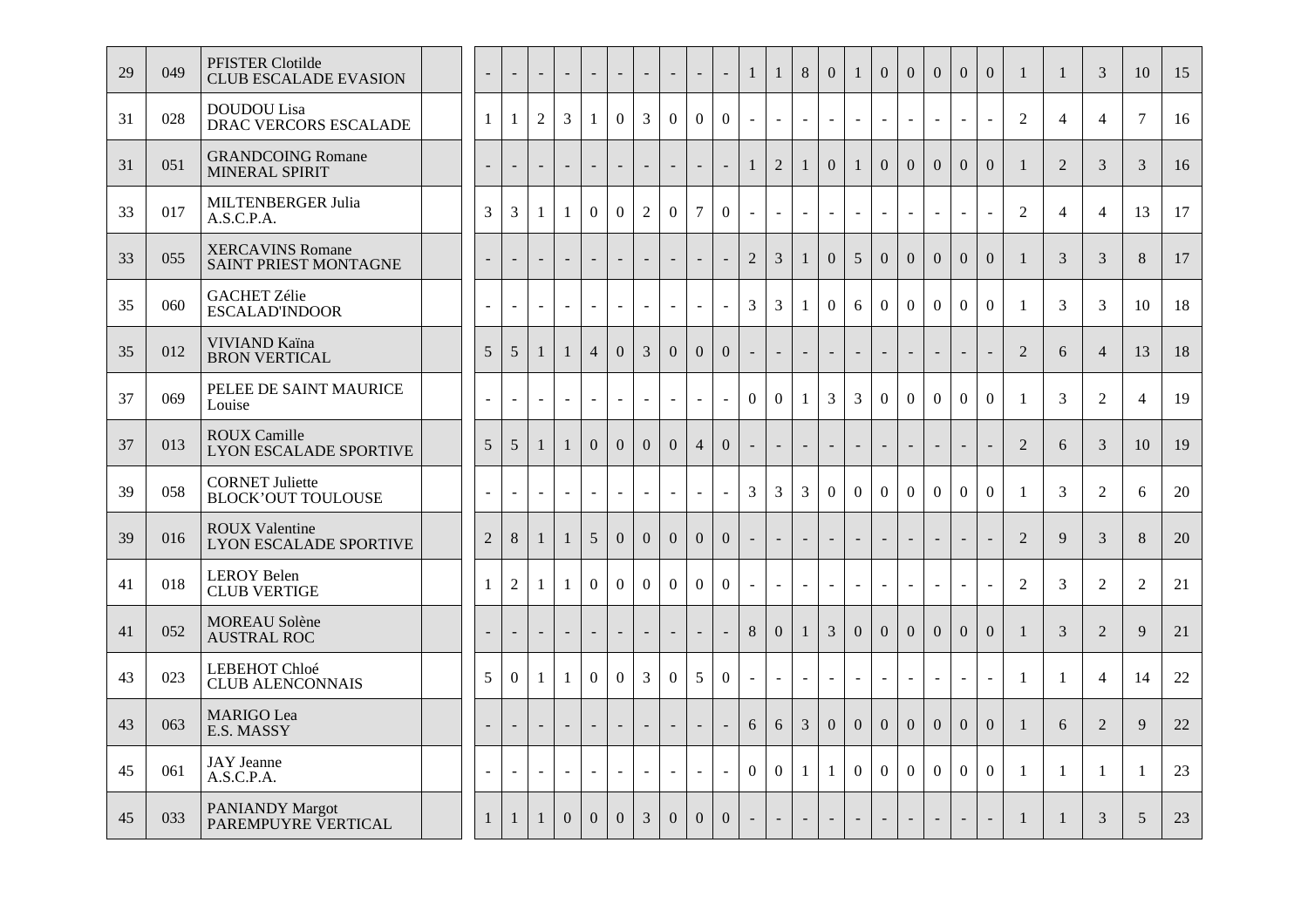| 47 | 056 | <b>TOMASI</b> Carla<br>LE MUR                          |                | $\sim$                   | $\mathbb{Z}^2$           | $\sim$                   | $\omega$       | $\sim$         | $\omega$                 | $\omega$                 | $\blacksquare$           | $\sim$         | 5              | $\overline{0}$           |                | $\theta$                 | $\overline{2}$           | $\Omega$       | $\overline{0}$           | $\overline{0}$           | $\mathbf{1}$             | $\overline{0}$           | $\theta$       | $\mathbf{0}$   | $\overline{4}$ | $\mathbf{Q}$   | 24 |
|----|-----|--------------------------------------------------------|----------------|--------------------------|--------------------------|--------------------------|----------------|----------------|--------------------------|--------------------------|--------------------------|----------------|----------------|--------------------------|----------------|--------------------------|--------------------------|----------------|--------------------------|--------------------------|--------------------------|--------------------------|----------------|----------------|----------------|----------------|----|
| 47 | 030 | <b>VALETTE AIOUAZ Ines</b><br>THE ROOF RENNES          | 6              | 6                        | 3                        | $\overline{0}$           | $\mathbf{1}$   | $\overline{0}$ | $\overline{0}$           | $\overline{0}$           | $\overline{0}$           | $\overline{0}$ |                | $\overline{\phantom{a}}$ |                |                          | $\overline{\phantom{a}}$ |                | $\overline{\phantom{a}}$ | $\overline{\phantom{a}}$ | $\overline{\phantom{a}}$ | $\blacksquare$           | $\mathbf{1}$   | 6              | 3              | 10             | 24 |
| 49 | 032 | <b>BONNARDIN Chloé</b><br>C.A.F. CHALON-SUR-SAONE      |                | $\mathbf{1}$             | $\overline{2}$           | $\boldsymbol{0}$         | $\overline{0}$ | $\Omega$       | 5                        | $\overline{0}$           | $\mathbf{0}$             | $\overline{0}$ | $\sim$         | $\blacksquare$           | L.             | $\blacksquare$           | $\overline{\phantom{a}}$ | $\blacksquare$ | $\blacksquare$           | $\overline{a}$           | $\blacksquare$           | $\overline{\phantom{a}}$ | -1             | 11             | 3              | 18             | 25 |
| 49 | 059 | <b>HARMAND Florine</b><br><b>CLUB ESCALADE EVASION</b> |                | $\overline{\phantom{a}}$ | $\blacksquare$           |                          | $\blacksquare$ | $\blacksquare$ | $\overline{\phantom{a}}$ | $\bar{\phantom{a}}$      |                          | $\blacksquare$ | $\overline{2}$ | $\Omega$                 | $\overline{2}$ | $\mathbf{0}$             | $\overline{0}$           | $\Omega$       | $\overline{0}$           | $\overline{0}$           | $\theta$                 | $\overline{0}$           | $\Omega$       | $\overline{0}$ | $\overline{2}$ | $\overline{4}$ | 25 |
| 51 | 072 | <b>BORé Maelle</b><br>A.E.S.M. CHOLET                  |                | $\blacksquare$           | $\overline{\phantom{a}}$ | ÷,                       | $\omega$       |                | $\sim$                   | $\overline{a}$           | $\overline{\phantom{a}}$ | $\sim$         | 3              | $\Omega$                 | $\overline{2}$ | $\theta$                 | $\overline{0}$           | $\theta$       | $\overline{0}$           | $\overline{0}$           | $\Omega$                 | $\Omega$                 | $\Omega$       | $\theta$       | 2              | 5              | 26 |
| 51 | 073 | <b>FOURGNAUD Maia</b><br><b>GRIMPEURS</b>              |                | $\blacksquare$           | $\sim$                   |                          | $\blacksquare$ |                | $\blacksquare$           | $\overline{a}$           |                          | $\blacksquare$ | $\overline{2}$ | $\overline{0}$           | 3              | $\mathbf{0}$             | $\mathbf{0}$             | $\overline{0}$ | $\overline{0}$           | $\mathbf{0}$             | $\mathbf{0}$             | $\overline{0}$           | $\Omega$       | $\overline{0}$ | $\overline{2}$ | 5              | 26 |
| 51 | 025 | PHILIPPON Laurie Lise<br><b>ADHERENCE</b>              | 1<br>5         | $\boldsymbol{0}$         | -1                       | $\overline{2}$           | $\overline{0}$ | $\theta$       | $\overline{0}$           | $\boldsymbol{0}$         | $\theta$                 | $\overline{0}$ |                | $\sim$                   |                |                          | $\sim$                   |                | $\sim$                   | $\overline{a}$           |                          | $\sim$                   | $\mathbf{1}$   | $\overline{2}$ | $\overline{2}$ | 16             | 26 |
| 54 | 019 | <b>PAILHES Ines</b><br><b>TOULOUSE ESCALADE</b>        | 3              | $\overline{4}$           |                          | $\Omega$                 | $\Omega$       | $\Omega$       | $\Omega$                 | $\Omega$                 | $\theta$                 | $\theta$       |                | $\overline{\phantom{a}}$ |                | $\overline{\phantom{a}}$ | $\overline{\phantom{a}}$ |                | $\overline{\phantom{a}}$ | $\overline{a}$           | $\overline{\phantom{a}}$ | $\overline{\phantom{a}}$ | $\mathbf{1}$   | $\overline{4}$ | $\overline{2}$ | $\overline{4}$ | 27 |
| 55 | 067 | MEUDIC Célia<br><b>STADE BORDELAIS</b>                 |                | $\blacksquare$           | $\sim$                   | $\sim$                   | $\omega$       |                | $\sim$                   | $\overline{\phantom{a}}$ | $\sim$                   | $\sim$         | $\overline{0}$ | $\overline{0}$           | -1             | $\overline{0}$           | $\mathbf{0}$             | $\overline{0}$ | $\overline{0}$           | $\overline{0}$           | $\mathbf{0}$             | $\overline{0}$           | $\overline{0}$ | $\overline{0}$ | 1              | -1             | 28 |
| 55 | 057 | <b>POUGET Juliette</b><br>TOURNEFEUILLE ALTITUDE       |                | $\equiv$                 | $\overline{a}$           | $\overline{a}$           | $\sim$         | $\sim$         | $\sim$                   | $\overline{a}$           | $\blacksquare$           | $\equiv$       | $\overline{0}$ | $\mathbf{0}$             | $\mathbf{1}$   | $\overline{0}$           | $\mathbf{0}$             | $\overline{0}$ | $\mathbf{0}$             | $\overline{0}$           | $\overline{0}$           | $\Omega$                 | $\Omega$       | $\mathbf{0}$   | 1              | -1             | 28 |
| 55 | 065 | <b>STALIN Laurene</b><br><b>CEPE DE VERNON</b>         |                | $\omega$                 | $\omega$                 | $\sim$                   | $\omega$       | $\sim$         | $\omega$                 | $\sim$                   | $\overline{\phantom{a}}$ | $\omega$       | $\theta$       | $\theta$                 | 1              | $\overline{0}$           | $\mathbf{0}$             | $\Omega$       | $\overline{0}$           | $\overline{0}$           | $\Omega$                 | $\Omega$                 | $\Omega$       | $\overline{0}$ | -1             | -1             | 28 |
| 55 | 022 | <b>WOLFF Kim</b><br>PARTAGE ESCALADE                   | 3              | $\overline{0}$           | 1                        | $\overline{0}$           | $\mathbf{0}$   | $\mathbf{0}$   | $\overline{0}$           | $\overline{0}$           | $\overline{0}$           | $\mathbf{0}$   |                | $\sim$                   |                |                          | $\blacksquare$           |                | $\overline{\phantom{a}}$ | $\overline{a}$           | $\overline{\phantom{a}}$ | $\overline{\phantom{a}}$ | $\overline{0}$ | $\overline{0}$ | $\overline{2}$ | $\overline{4}$ | 28 |
| 59 | 020 | <b>ECOTIERE Noélie</b><br>PARTAGE ESCALADE             | 6              | $\Omega$                 |                          | $\boldsymbol{0}$         | $\Omega$       | $\Omega$       | $\Omega$                 | $\overline{0}$           | $\boldsymbol{0}$         | $\Omega$       |                | $\blacksquare$           | $\overline{a}$ | $\blacksquare$           | $\sim$                   | $\blacksquare$ | $\blacksquare$           | ÷,                       | $\blacksquare$           | $\sim$                   | $\Omega$       | $\Omega$       | $\overline{2}$ | $\overline{7}$ | 29 |
| 60 | 024 | <b>DANTEC</b> Emmeline<br><b>CLIMB UP BREST</b>        | $\overline{7}$ | $\Omega$                 | $\overline{1}$           | $\overline{0}$           | $\overline{0}$ | $\overline{0}$ | $\overline{0}$           | $\overline{0}$           | $\mathbf{0}$             | $\overline{0}$ |                | $\blacksquare$           | $\sim$         |                          | $\sim$                   |                | $\mathbb{L}$             | $\overline{\phantom{a}}$ |                          | $\equiv$                 | $\Omega$       | $\Omega$       | $\overline{2}$ | 8              | 30 |
| 61 | 027 | <b>HAMELLE Manon</b><br><b>VILLENNES ESCALADE</b>      | 3              | $\overline{0}$           | $\mathbf{1}$             | $\overline{0}$           | $\overline{0}$ | $\overline{0}$ | $\overline{0}$           | $\mathbf{0}$             | $\overline{0}$           | $\overline{0}$ |                | $\blacksquare$           |                |                          | $\equiv$                 |                | $\blacksquare$           | $\overline{a}$           | $\overline{\phantom{a}}$ | $\blacksquare$           | $\theta$       | $\overline{0}$ | $\overline{2}$ | 14             | 31 |
| 61 | 062 | <b>MORAIS</b> Cassandra<br><b>7A BAPAUME</b>           |                | $\sim$                   | $\blacksquare$           |                          | $\blacksquare$ | $\sim$         | $\sim$                   | $\blacksquare$           | $\sim$                   | $\sim$         | $\overline{0}$ | $\overline{0}$           | $\overline{2}$ | $\overline{0}$           | $\mathbf{0}$             | $\overline{0}$ | $\overline{0}$           | $\mathbf{0}$             | $\mathbf{0}$             | $\Omega$                 | $\Omega$       | $\mathbf{0}$   | 1              | $\overline{2}$ | 31 |
| 61 | 074 | <b>PASTOR Océane</b><br>UNION SPORTIVE CAGNES          |                | $\sim$                   |                          | $\overline{\phantom{a}}$ | $\sim$         |                | $\sim$                   | $\overline{a}$           | $\overline{\phantom{a}}$ | $\sim$         | $\Omega$       | $\Omega$                 | 2              | $\theta$                 | $\Omega$                 | $\Omega$       | $\Omega$                 | $\overline{0}$           | $\theta$                 | $\Omega$                 | $\Omega$       | $\Omega$       | $\mathbf{1}$   | 2              | 31 |